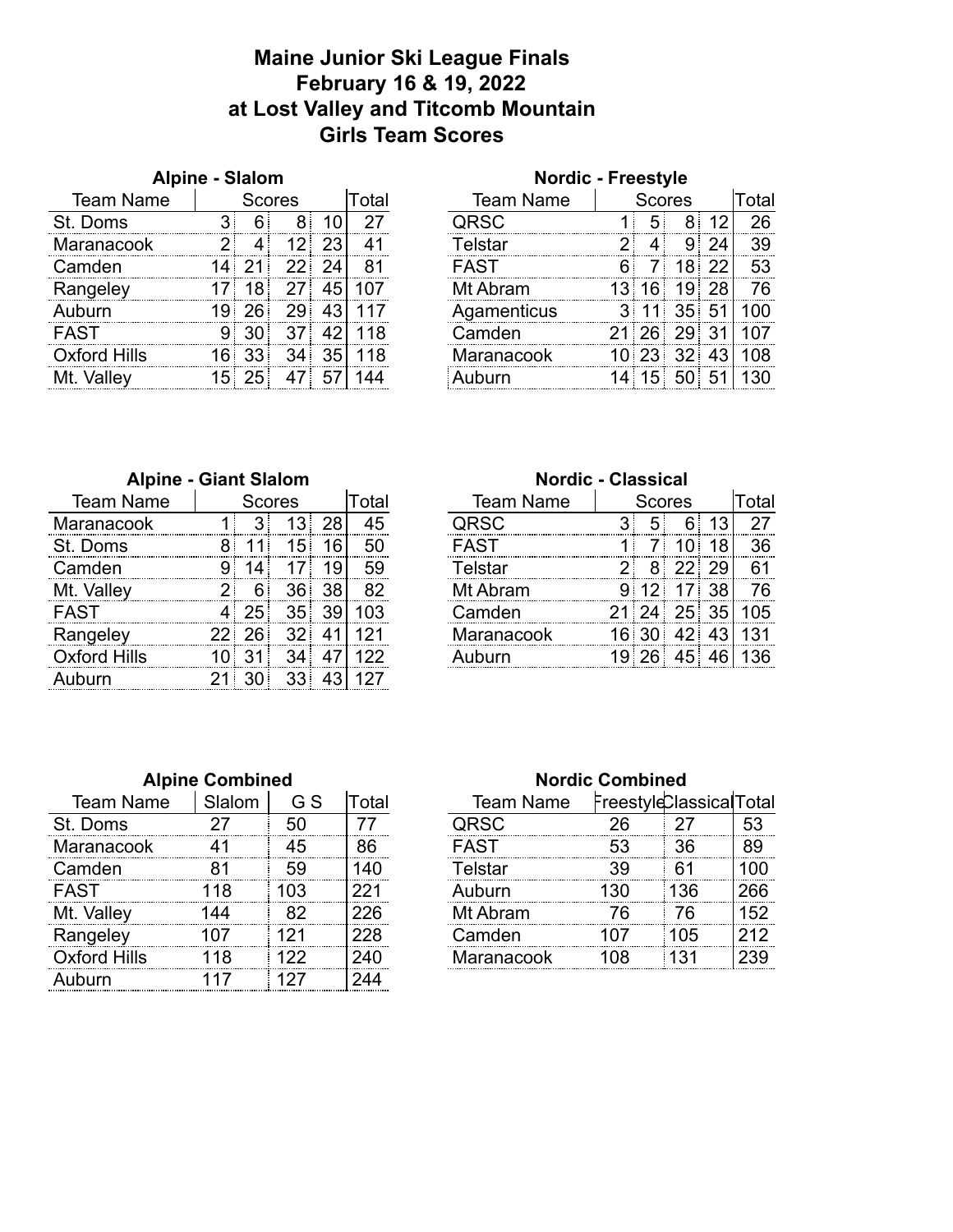#### **Maine Junior Ski League Finals February 16 & 19, 2022 at Lost Valley and Titcomb Mountain Boys Team Scores**

|                  | Alpine - Slalom |               |  |  |                   | <b>Nordic - Freestyle</b> |        |  |  |  |       |
|------------------|-----------------|---------------|--|--|-------------------|---------------------------|--------|--|--|--|-------|
| <b>Team Name</b> |                 | <b>Scores</b> |  |  | <sup>-</sup> otal | <b>Team Name</b>          | Scores |  |  |  | ⊺otal |
| Auburn           |                 |               |  |  |                   |                           |        |  |  |  | 25    |
| St. Doms         |                 |               |  |  | 50                | IRSC.                     |        |  |  |  |       |
| Maranacook       |                 |               |  |  | らつ                | FAST                      |        |  |  |  |       |
| Camden           |                 |               |  |  |                   | Oxford Hills              |        |  |  |  |       |
| -AST             |                 |               |  |  | 68                | Camden                    |        |  |  |  |       |
| elliH hınhvı     |                 |               |  |  |                   |                           |        |  |  |  |       |

| טושוטו              |     | $-1100001$      |                 |    |        |
|---------------------|-----|-----------------|-----------------|----|--------|
| <b>Team Name</b>    |     | lTotal          |                 |    |        |
| Auburn              | 1   | 2 <sup>1</sup>  | 10              | 12 | 25     |
| QRSC                | 3   | 6               | 9               | 11 | 29     |
| <b>FAST</b>         | 4   | 5               | 7               | 13 | 29     |
| <b>Oxford Hills</b> | 8   |                 | 16:41           | 44 | 109    |
| Camden              | 26: | 28:             | 32 <sup>1</sup> | 33 | 119    |
| <b>Telstar</b>      | 37  | 31 <sup>1</sup> | 38              |    | 43 149 |
| Maranacook          | 30  | 36              | 40              |    | 45 151 |
| Dirigo              | 15  | 42<br>i         | 50              | 51 | 158    |
| Agamenticus         | 17  | 39 <sub>1</sub> | 47              | 58 | 161    |
|                     |     |                 |                 |    |        |

| <b>Alpine - Giant Slalom</b> |                        |         |                |    |     |  |  |  |  |  |  |  |
|------------------------------|------------------------|---------|----------------|----|-----|--|--|--|--|--|--|--|
| <b>Team Name</b>             | Total<br><b>Scores</b> |         |                |    |     |  |  |  |  |  |  |  |
| Auburn                       | $\overline{2}$         | 3       | 5              | 6  | 16  |  |  |  |  |  |  |  |
| <b>FAST</b>                  | 4                      | 11      | -20            | 23 | 58  |  |  |  |  |  |  |  |
| St. Doms                     | 8                      |         | $9 \,   \, 22$ | 27 | 66  |  |  |  |  |  |  |  |
| Camden                       | 10                     |         | $12$ 37        | 15 | 74  |  |  |  |  |  |  |  |
| Maranacook                   | 1                      | 7:      | -33            | 41 | 82  |  |  |  |  |  |  |  |
| Rangeley                     | 21                     |         | $25$ 43        | 56 | 145 |  |  |  |  |  |  |  |
| <b>Oxford Hills</b>          | 28                     | 31<br>į | 40             | 47 | 146 |  |  |  |  |  |  |  |
| Mt. Valley                   | 17                     | 46      | 49             | 51 | 163 |  |  |  |  |  |  |  |
| <b>Telstar</b>               | 32                     |         | 42 53          | 56 | 183 |  |  |  |  |  |  |  |

#### **Alpine Combined Nordic Combined**

| Team Name           | ilalom | G S | ntal | Team Name           | Freestyle   Classical  Tota |    |
|---------------------|--------|-----|------|---------------------|-----------------------------|----|
|                     |        |     | 38   | 5AST                |                             | cη |
| <b>Doms</b>         |        | ิคค |      | iburn               |                             | 55 |
|                     |        |     |      |                     |                             | 66 |
| Camden              |        |     |      | <b>Dxford Hills</b> |                             |    |
| Maranacook          |        |     |      | mden                |                             |    |
| <b>Oxford Hills</b> |        |     |      |                     |                             |    |

#### **Nordic - Classical**

| <b>Team Name</b> |    | Scores |    |    | Total | <b>Team Name</b> | <b>Scores</b> |     |    | Total |     |
|------------------|----|--------|----|----|-------|------------------|---------------|-----|----|-------|-----|
| Auburn           |    |        | b  |    |       | FAST             |               |     |    |       | 23  |
| FAST             |    |        |    | 23 | 58    | ihurn            |               |     |    |       | 30  |
| St. Doms         |    |        |    |    | 66    | 1RSC             |               |     |    | ิค    |     |
| Camden           |    |        |    | 15 |       | Camden           |               |     | 25 |       |     |
| Maranacook       |    |        |    | 41 | 82    | Oxford Hills     |               | h   |    |       |     |
| Rangeley         |    | 25     | 43 | 56 | '45   | elstar           |               | -29 | 30 |       | 137 |
| Oxford Hills     | 28 |        |    |    | .46   | <b>Dirigo</b>    | 26            | 35  | 39 |       | 145 |
| Mt. Valley       |    |        | 40 | 5  | 63    | Agamenticus      | 24            |     |    |       |     |
|                  |    |        |    |    |       |                  |               |     |    |       |     |

# Team Name Freestyle Classical Total<br>AST 29 23 52 Oxford Hills 109 111 220<br>Camden 119 101 220 Oxford Hills 112 146 258 Telstar 149 137 286 Dirigo 158 145 303 Agamenticus 161 161 322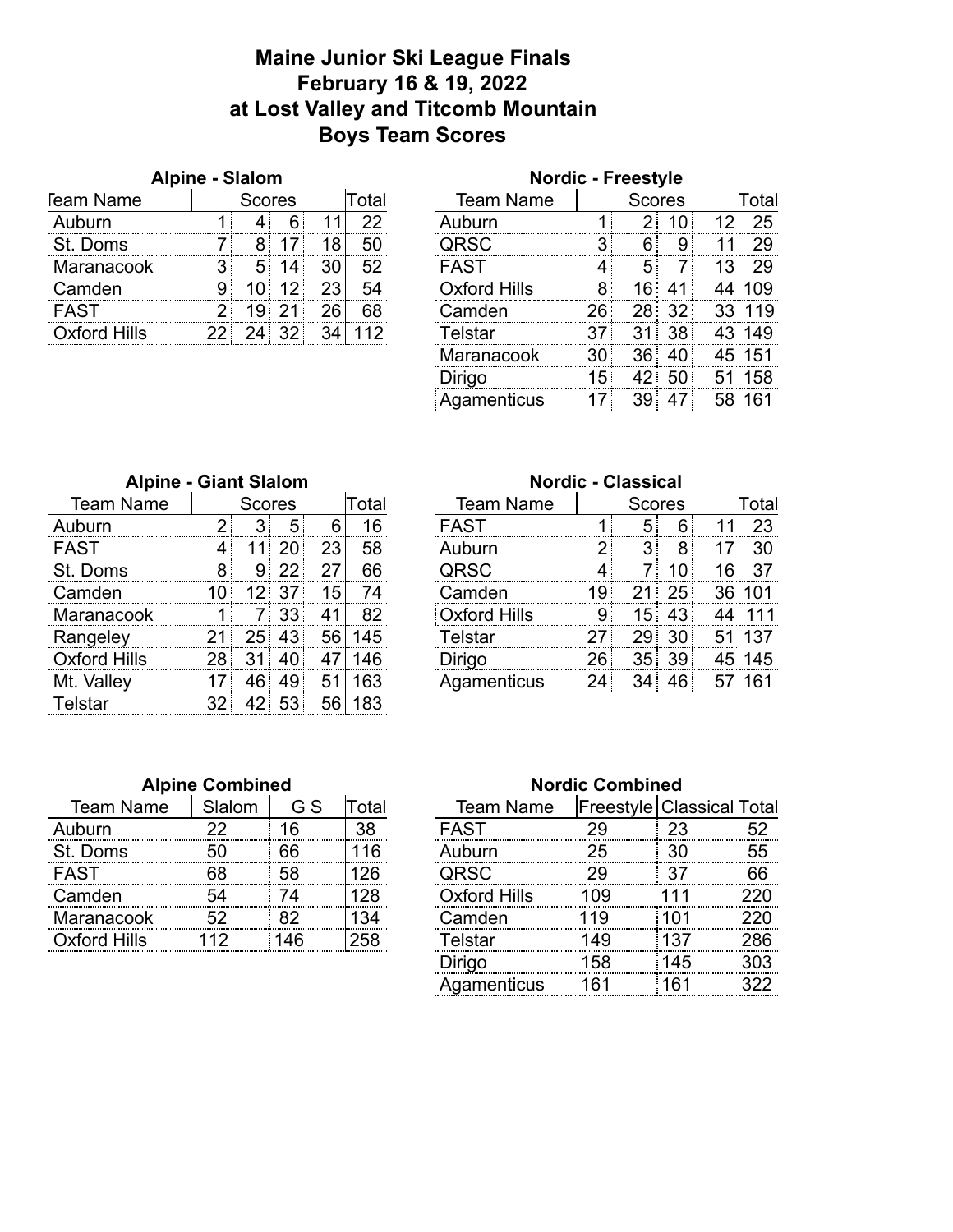### **Maine Junior Ski League Finals February 16 & 19, 2022 at Lost Valley and Titcomb Mountain Overall Team Standings**

#### **Girls Overall - Four Events**

| Team Name             |  |  |  |
|-----------------------|--|--|--|
|                       |  |  |  |
| <b>Maranacook</b><br> |  |  |  |
| Camden                |  |  |  |
| iburn                 |  |  |  |

#### **Boys Overall - Four Events**

| Team Name |                |  |  | ∩тя |
|-----------|----------------|--|--|-----|
|           | uburn<br>      |  |  |     |
|           |                |  |  |     |
|           | <br>Camden     |  |  |     |
|           | <br>ford Hills |  |  |     |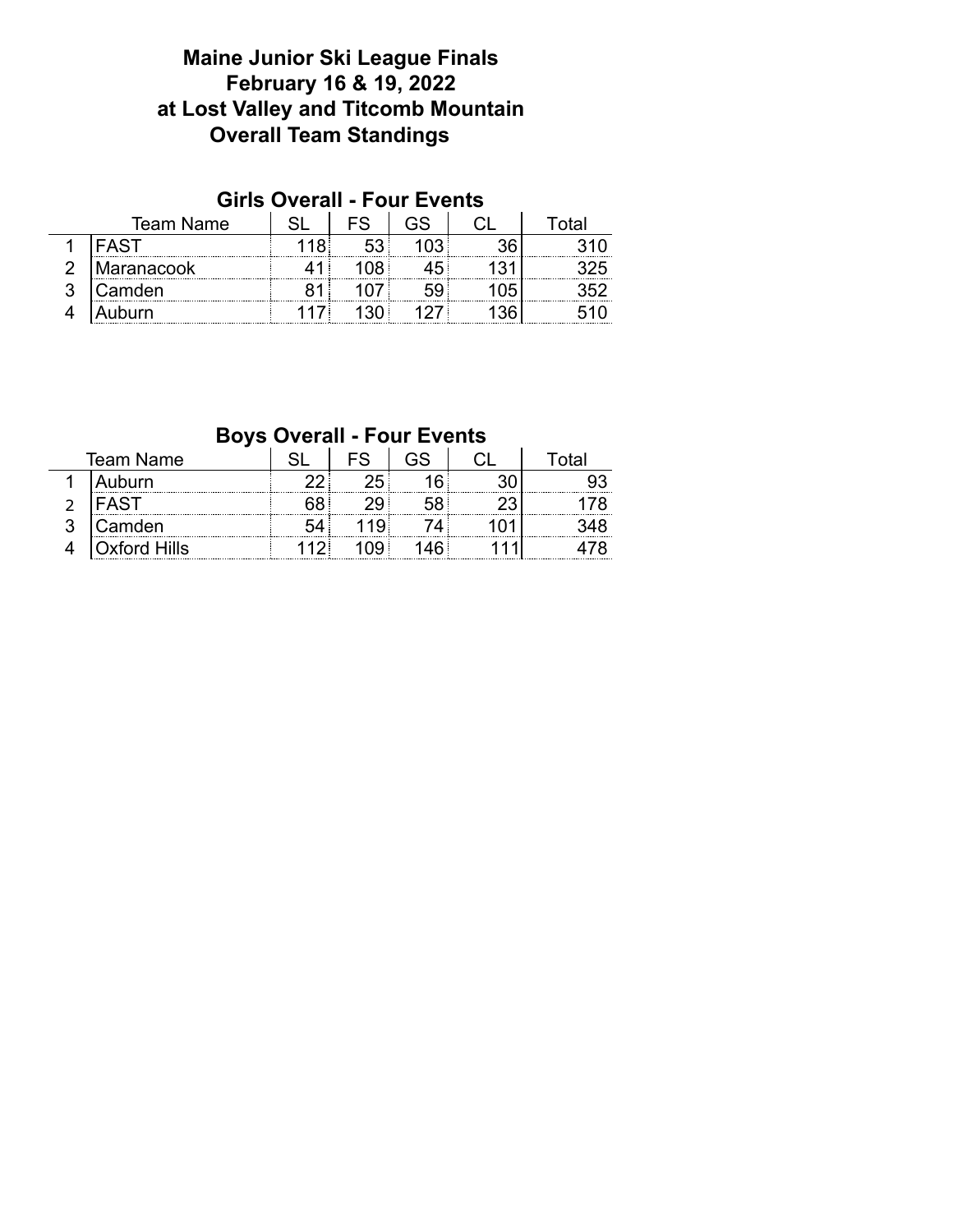#### **Maine Junior Ski League Finals February 16 & 19, 2022 at Lost Valley and Titcomb Mountain Girls Skimeister Results**

| Name |                          | Team        | <b>SL</b> | <b>FS</b>       | GS              | СL         | Total |
|------|--------------------------|-------------|-----------|-----------------|-----------------|------------|-------|
| 1    | Adelle MacLeay           | MAR/QRS     | 4         | 5               | 3               | 6          | 18    |
| 2    | <b>Olive Walker</b>      | <b>CAM</b>  | 14        | 21              | 9               | 21         | 65    |
| 3    | Katie Grace Kimball      | <b>CAM</b>  | 21        | 29              | 17              | 24         | 91    |
| 4    | <b>Scout Simpson</b>     | <b>FAST</b> | 30        | 22              | 25              | 25         | 102   |
| 5    | Linnea Turesson          | <b>CAM</b>  | 24        | 31              | 23              | 26         | 104   |
| 6    | <b>Amelia Mills</b>      | <b>CAM</b>  | 22:       | 37 <sup>1</sup> | 19 <sup>1</sup> | 38         | 116   |
|      | <b>Olive Conover</b>     | <b>CAM</b>  | 28        | 39              | 18              | 37         | 122   |
| 8    | Clara Wilson             | <b>AMS</b>  | 43        | 14              | 43              | 27         | 127   |
| 9    | Amelia Lincoln           | <b>CAM</b>  | 32        | 42              | 14              | 43         | 131   |
| 10   | <b>Estelle Chase</b>     | <b>CAM</b>  | 38        | 48              | 37              | 36         | 159   |
|      | Gaccy Doyon              | MTA         | 41        | 46              | 53              | 39         | 179   |
| 12   | <b>Gabriel DeStefano</b> | CAM         | 57        | 45              | 52              | 40         | 194   |
| 13   | <b>Gabriel Langeller</b> | <b>AMS</b>  | 61        | 51              | 60              | 47         | 219   |
|      | Lila Dailey              | <b>CAM</b>  | 31        |                 | 26 DNS          | <b>DNS</b> | 57    |